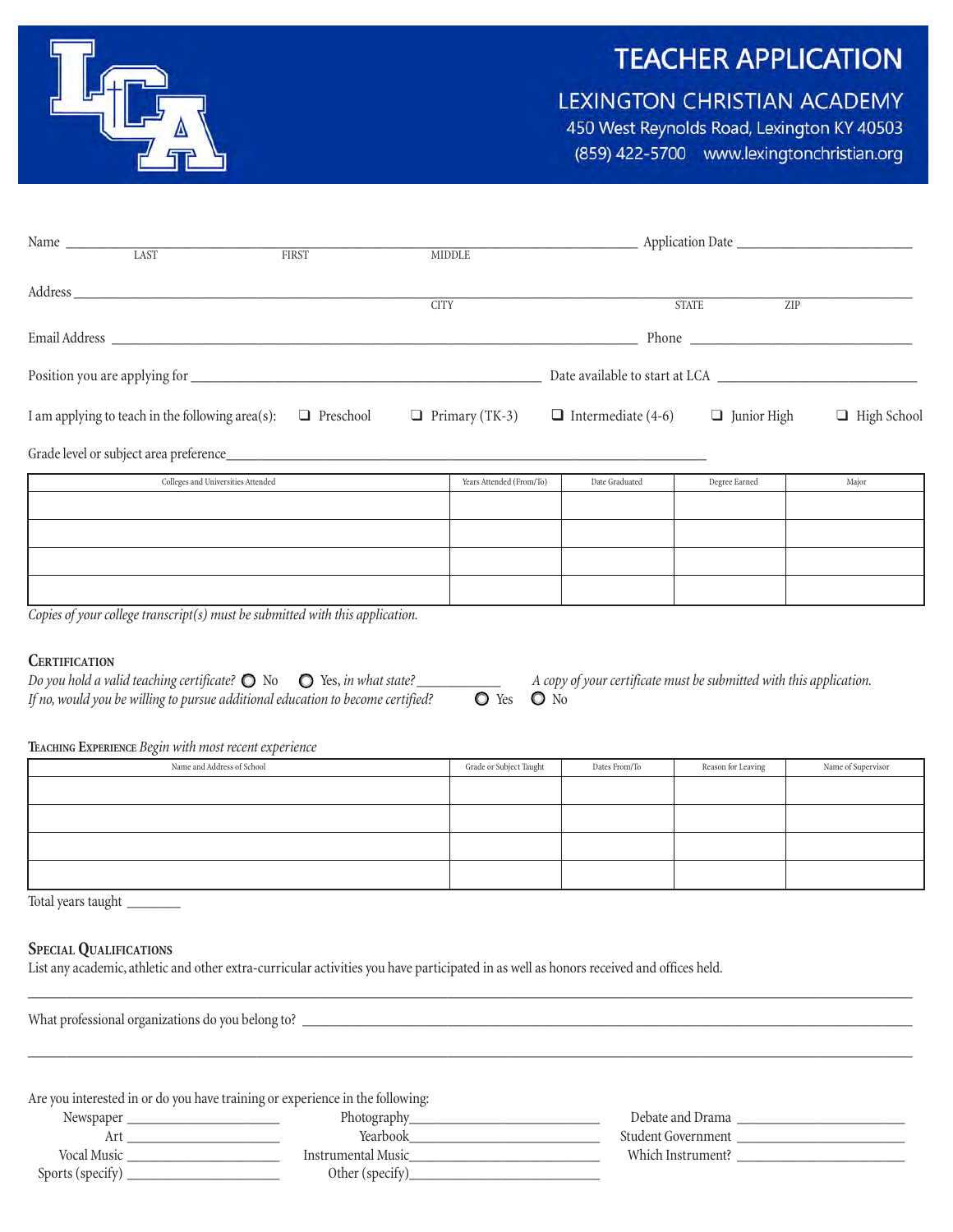### **RELATED EXPERIENCE** Work experience other than teaching (most recent first)

| Employer and Address                                                                                                                       | Position Held | Dates From/To | Reason for Leaving | Name of Supervisor |
|--------------------------------------------------------------------------------------------------------------------------------------------|---------------|---------------|--------------------|--------------------|
|                                                                                                                                            |               |               |                    |                    |
|                                                                                                                                            |               |               |                    |                    |
|                                                                                                                                            |               |               |                    |                    |
|                                                                                                                                            |               |               |                    |                    |
| May we contact your current employer? $\bigcirc$ Yes $\bigcirc$ No                                                                         |               |               |                    |                    |
| <b>CHRISTIAN BACKGROUND</b>                                                                                                                |               |               |                    |                    |
|                                                                                                                                            |               |               |                    |                    |
| Pastor's Name                                                                                                                              |               |               |                    |                    |
| Pastor's Address                                                                                                                           |               |               | STATE              | ZIP                |
| <b>CITY</b><br>How are you active in your church?                                                                                          |               |               |                    |                    |
| Do you believe the Bible to be the inspired and infallible Word of God, our final authority in all matters of faith, conduct and truth?    |               |               |                    |                    |
| Give your definition of a Christian:                                                                                                       |               |               |                    |                    |
|                                                                                                                                            |               |               |                    |                    |
| What do you believe is the unique function of the Christian school?                                                                        |               |               |                    |                    |
| REFERENCES List references who can testify as to your character and teaching ability. Include a minister, principal and three others.      |               |               |                    |                    |
| Name and complete address                                                                                                                  |               |               | Position           | Phone Number       |
|                                                                                                                                            |               |               |                    |                    |
|                                                                                                                                            |               |               |                    |                    |
|                                                                                                                                            |               |               |                    |                    |
|                                                                                                                                            |               |               |                    |                    |
|                                                                                                                                            |               |               |                    |                    |
| There are certain expectations for faculty and staff governing personal habits and behavior while employed by Lexington Christian Academy. |               |               |                    |                    |
| Do you smoke?                                                                                                                              |               |               |                    |                    |
| Are you willing to abstain from smoking while employed by Lexington Christian Academy_                                                     |               |               |                    |                    |

Have\_you\_ever\_been\_convicted\_of\_or\_pled\_guilty\_to\_a\_crime\_including\_traffic\_offenses?\_\_\_\_\_\_\_\_\_\_\_\_\_\_\_\_\_\_\_\_\_\_\_\_\_\_\_\_\_\_\_\_\_\_\_\_\_\_\_\_\_\_\_\_\_\_\_\_\_\_\_\_\_\_

"State Law authorizes this school to require a criminal history background check as a condition of employment for this type of position."

My signature indicates my approval for Lexington Christian Academy to initiate an appropriate background check.